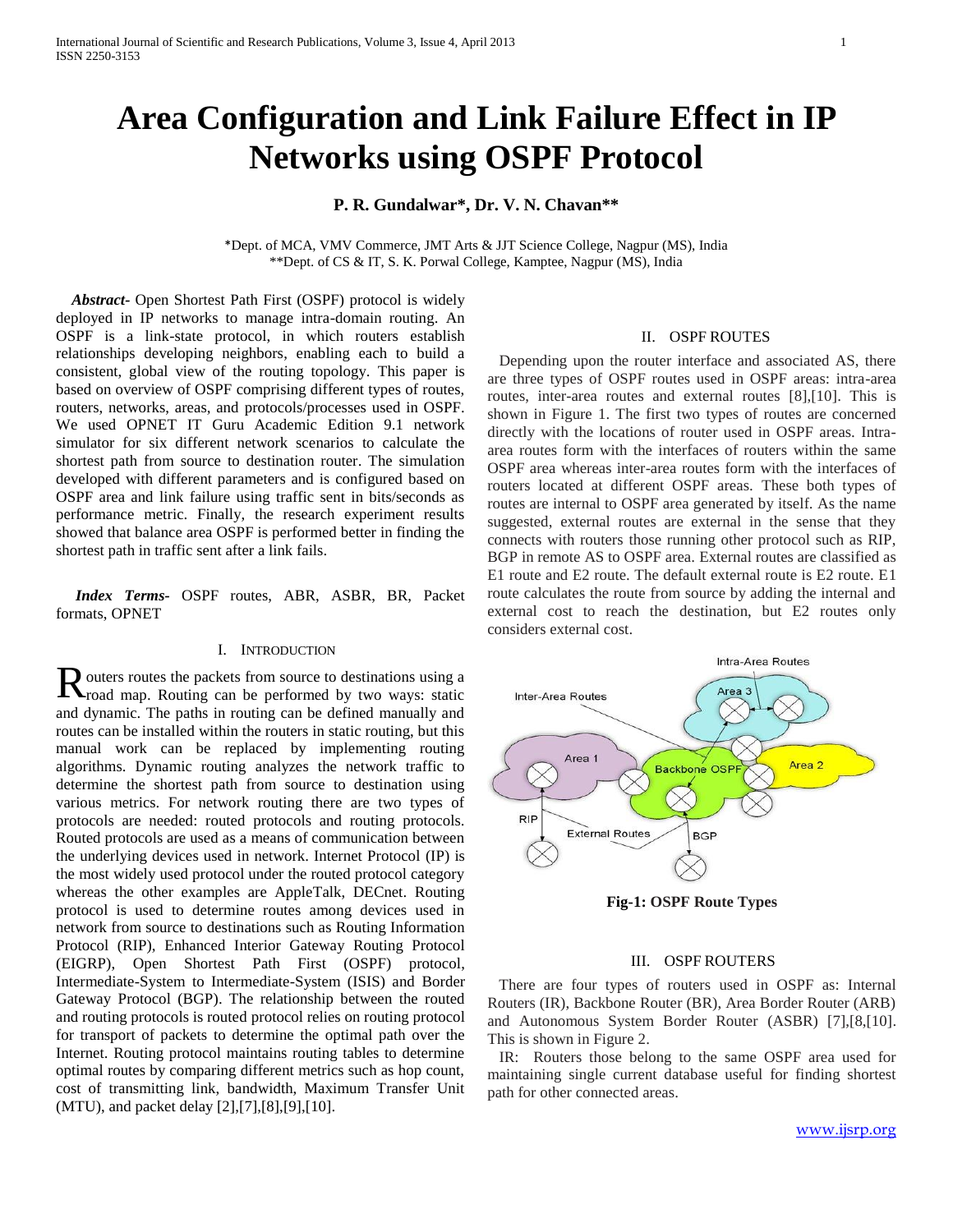International Journal of Scientific and Research Publications, Volume 3, Issue 4, April 2013 2 ISSN 2250-3153

 Backbone Router: Routers whose interfaces are connected to the backbone area.

 ABR: Router whose interface connects multiple area with backbone area. The responsibility of ABR is to summarize routing information of each connected area and present to the backbone area for further distribution.

 ASBR: Routers those redistribute the routing information between OSPF area and non-OSPF running areas.



**Fig-2: OSPF Router Types**

## IV. OSPF NETWORK TYPES

 OSPF networks can implement in four different types as Broadcast, Non Broadcast Multi Access (NBMA), Point-to-Point and Point-to-Multipoint [1],[4],[9],[10],[11]. This is shown in Figure 3.

 Broadcast: Ethernet or Fiber Distributed Data Interface (FDDI) connects two or more OSPF routers to access multiple end points results in saving bandwidths, faster neighbor discovery and higher scalability. OSPF Hello packets are used to develop neighbor relations. An adjacency can develop with help of electing designated router (DR) and backup designated router (BDR). Neighbor can identify each other by adjacency.

 NBMA: Frame relay, ATM or X.25 network use to form NBMA networks. NBMA emulates the function of a broadcast network. OSPF routers need to configure with the IP address of each of its neighbor for establishing relationship. OPPF Hello packets transmitted to each adjacent neighbor forms adjacency.

 Point-to-Point: This is the simplest type of network that OSPF can implement. Leased lines or High-level Data Link Control (HDLC) connects two or more routers allowing only singleneighbor relationship. There is no need of DR and BDR in pointto-point networks.

 Point-to-Multipoint: Routers can be manually configured, if they connected to a non-broadcast network. In real sense, it is a point-to-point network implemented in multiple manners with Private Virtual Circuits (PVCs). This network can occupy a common subnet without electing DR and BDR.



**Fig-3: OSPF Network Types**

## V. OSPF AREAS

 OSPF area is identified by a 32-bit number. OSPF uses two broad categories of areas as backbone area and regular area. The backbone area is numbered as 0.0.0.0. The backbone area is the base for other OSPF areas. This area interconnects other areas for fast and efficient transmission of IP packets to find shortest path. Regular area provides user and allows different resources connection. Regular area is configured into different structure as stub area, totally stub area, and Not So-Stuby Area (NSSA). Stub area provides a single exit to outside network forming a dead end. The routers in stub area can reach to outside network using a default route injected by ABR. Totally stub area only allows intra-area routes and default routes within the area. These default routes are used to send traffic outside the area. NSSA allows importing external routes into stub area. ASBR converts stub area into NSSA by connecting an external network running other routing protocol [3],[5],[9]. This is shown in Figure 4.



**Fig-4: OSPF Area Types**

#### VI. OSPF PACKETS/PROCESS

 All OSPF packets uses a 24-byte header contains information that determines the behavior of packet to be processed by every OSPF router. OSPF routers runs on top of IP and communicate with each other by using OSPF sub-protocols for establishing and maintaining neighbor relationships, exchanging their link state information by advertisements (LSAs), validating and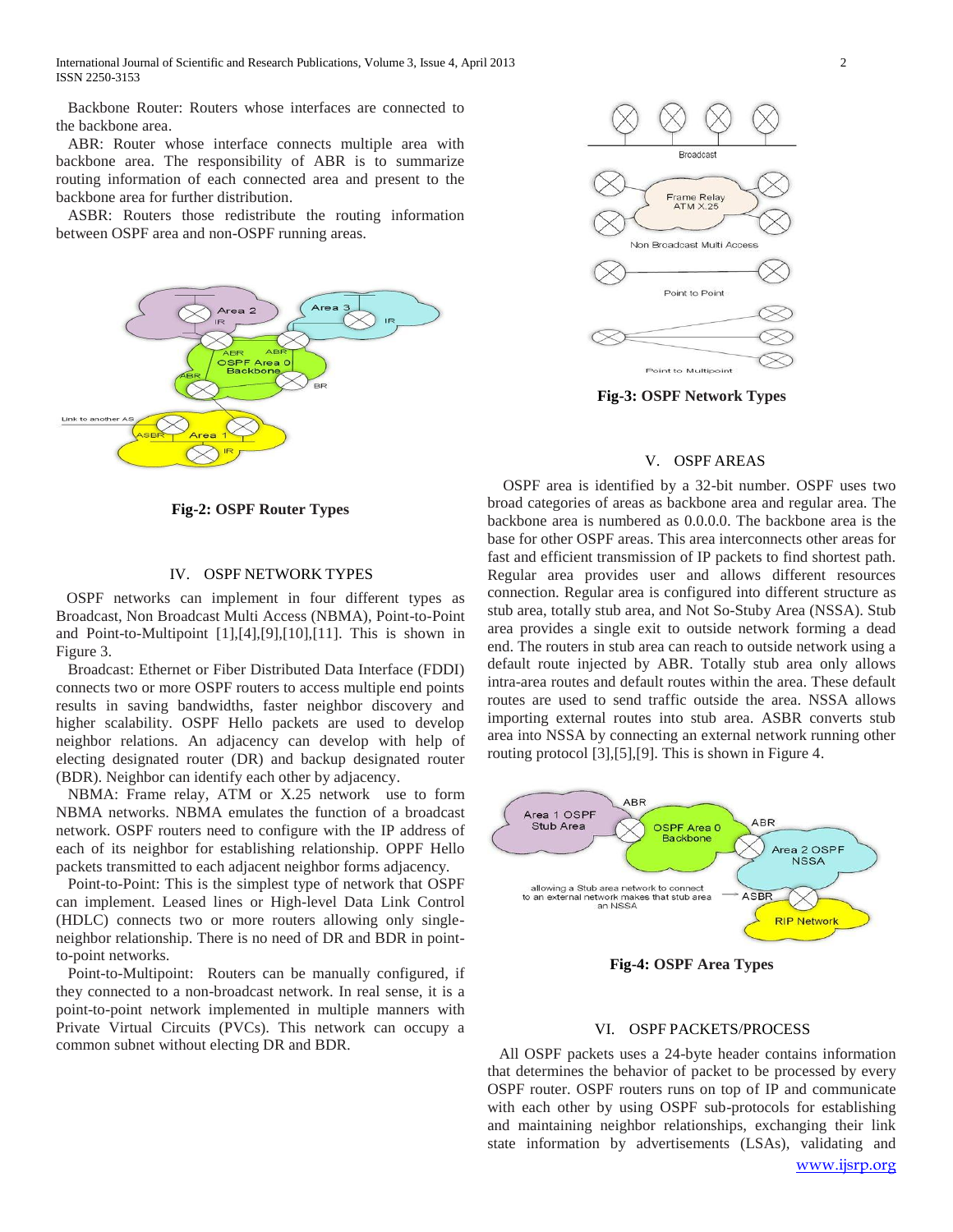distributing link state database (LSDB) updates using flooding [9],[10],[11],[12]. The OSPF packet header is shown in Figure 5.



**Fig-5: OSPF Packet Header**

The OSPF packet header contains eight fields: Version Identifies the OSPF version being used. Type specifies the type of one of the five different types of OSPF packet. The OSPF packet is used for different routine functionality of OSPF. Hello packet (Type 1) is used for discovering and maintaining neighbor routers. Database description (Type 2) summarizes the database contents. Link state request (Type 3) are used to download topological database from neighbor routers. Type 2 and Type 3 are required to form the adjacency. Link State update (Type 4) is used to update LSDB whenever network changes by LSAs. Link state acknowledgment (Type 5) simply floods the acknowledgements to database for updates using Type 4. Type 4 and Type 5 provides reliable update mechanism. Packet Length specifies the length in bytes including header. Router ID is unique 32-bit number assigned to the router. Single OSPF area can be identified by assigning Area ID. Security can be assigned with checksum field for checking any damage to the packet during transmission. Authentication type and Authentication is used to measure the exchange of OSP packets in authenticated manner. Data field is responsible for carrying upper layer information which is encapsulated.

 OSPF packet processes are Hello, flooding and exchange of OSPF packets in OSPF networks.

 Hello packets are used to discover the neighbors and exchange the initial parameters in strict order to establish bidirectional communication. In order to exchange LSDB, OSPF routers discover Hello packets before validating time. The different fields used in Hello packet is shown in Figure 6.





Network mask is associated with the network interface. HelloeInterval field is used to set a time in seconds from the OSPF router to communicate with the neighbors. Precedence setting in number is required to elect Designated Router (DR) in the subnet. This is stored in the Rtr Pri field. RouterDeadInterval

is used to note the state of OSPF router within which it should respond to the Hello request. IP address of the network's DR and Backup designated Router (BDR) using Designated Router and Backup Designated Router fields respectively. An OSPF router maintains list router IDs of each router that has sent a valid Hello packet using Neighbor field.

 When any change or update occurs at interfaces of OSPF routers, link state updates are flooded to every OSPF router's LSDB. Flooding is used for LSDB synchronization. The packet layout used in flooding process carries with number of advertisements and LSAs. This is shown in Figure 7**.** 



**Fig-7: Flooding Process/Protocol**

 The exchange process is based on bidirectional communication used for synchronizing the LSDB. After synchronization, any changes in the router's links use the flooding protocol to update all the OSPF routers. The requirement for exchange process is, one of the two routers is master and other is slave. The important field of exchange protocol is shown in Figure 8. The DD sequence number is used to sequence the collection of Database Description (DD) packets. The various types of LSAs are Router, Network, summary (IP Networks), summary (ASBR). The time in seconds for LSA is recorded in LS age field since the LSA was originated. Link state checksum is used for storing complete contents of LSA.



**Fig-8: Exchange Process/Protocol Packet Format**

## VII. SIMULATION SETUP

 Implementation is done in OPNET IT Guru Academic Edition 9.1. The simulation scenario setup is given in Table 1.

**Table-1: Simulation Setup**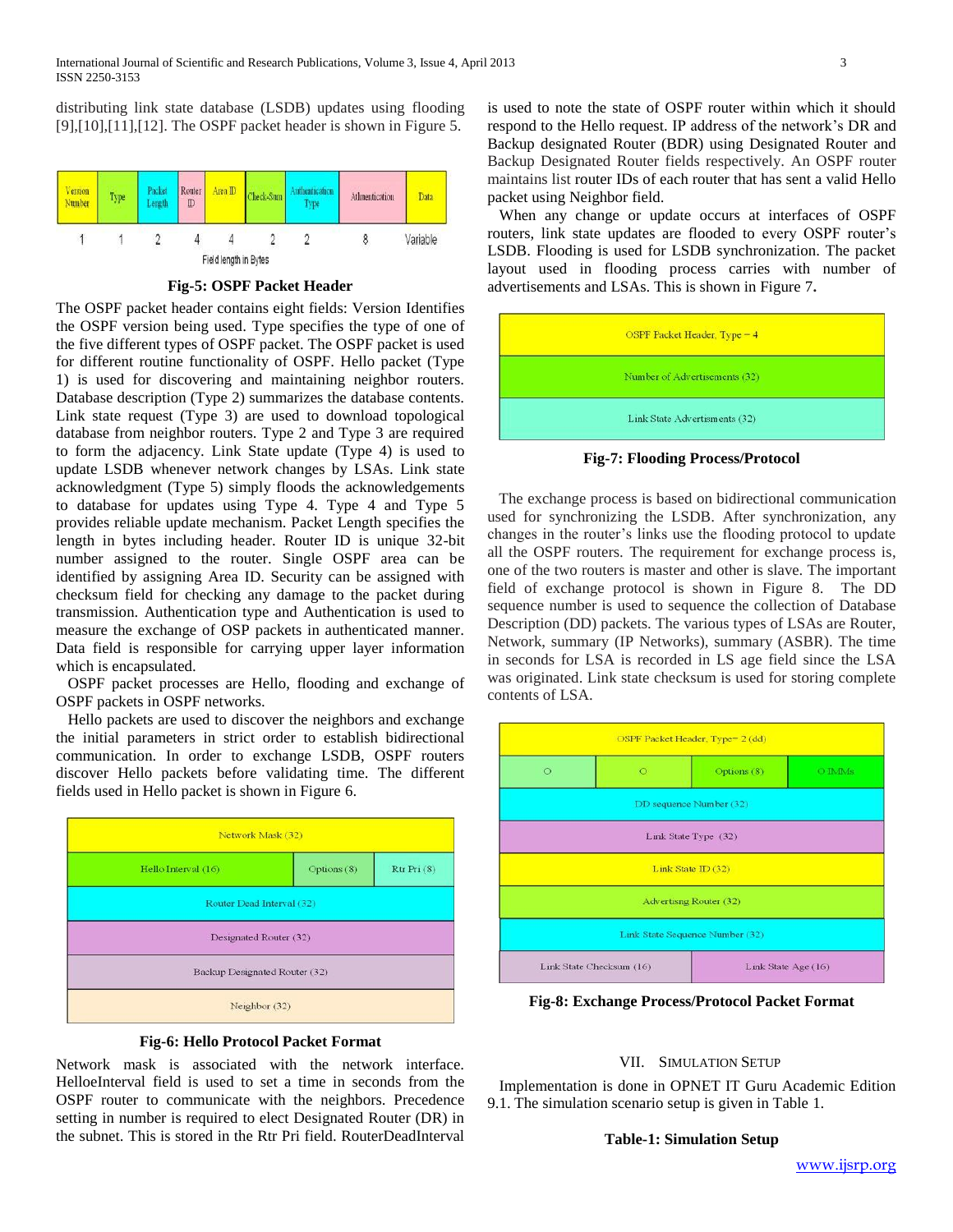International Journal of Scientific and Research Publications, Volume 3, Issue 4, April 2013 4 ISSN 2250-3153

| <b>Parameters</b>       | <b>Values</b>        |           |
|-------------------------|----------------------|-----------|
| <b>Routing Protocol</b> | OSPF                 |           |
| Network type            | Campus               |           |
| Scale                   | 10 Km x 10 Km        |           |
| IP Address Family       | IPv4                 |           |
| Router                  | Ethernet4-Slip8-Gtwy |           |
| Send Style              | <b>Broadcast</b>     |           |
| SPF calculation style   | Periodic             |           |
|                         | Delay time           | Hold time |
|                         | 5 sec                | 10sec     |
|                         |                      |           |
| Reference Bandwidth     | 1000 Mbps            |           |
| <b>Simulation Time</b>  | 10 minutes           |           |

 There are six network scenarios, which are configured as: The scenario N0\_AREA\_OSPF is configured using the parameters given in Table 4 and the cost as the interface metric information. The traffic demand is set between Router1 and Router10 for traffic sent in bits/seconds. This is shown in Figure 9. In AREA\_OSPF scenario, we duplicated the prior scenario by breaking OSPF area into three areas as Area1, Area2 and default Area0 called as backbone of OSPF. This is shown in Figure 10 with different colors. Now, we deploy packet based load balancing between the same pair of routers using BALANCED\_AREA\_OSPF scenario. We establish link failures between the pair of routers Router1-Router4 and Router8- Router10 by introducing a failure object with delay 0f 100 seconds in all the prior three scenarios duplicated as NO\_AREA\_FAILURE\_OSPF, AREA\_FAILURE\_OSPF and BALANCED\_AREA\_FAILURE\_OSPF shown in Figure 12, Figure 13 and Figure 14 respectively.



**Fig-9: Scenario N0\_AREA\_OSPF**



**Fig-10: Scenario AREA\_OSPF**



**Fig-11: Scenario BALANCED\_AREA\_OSPF**



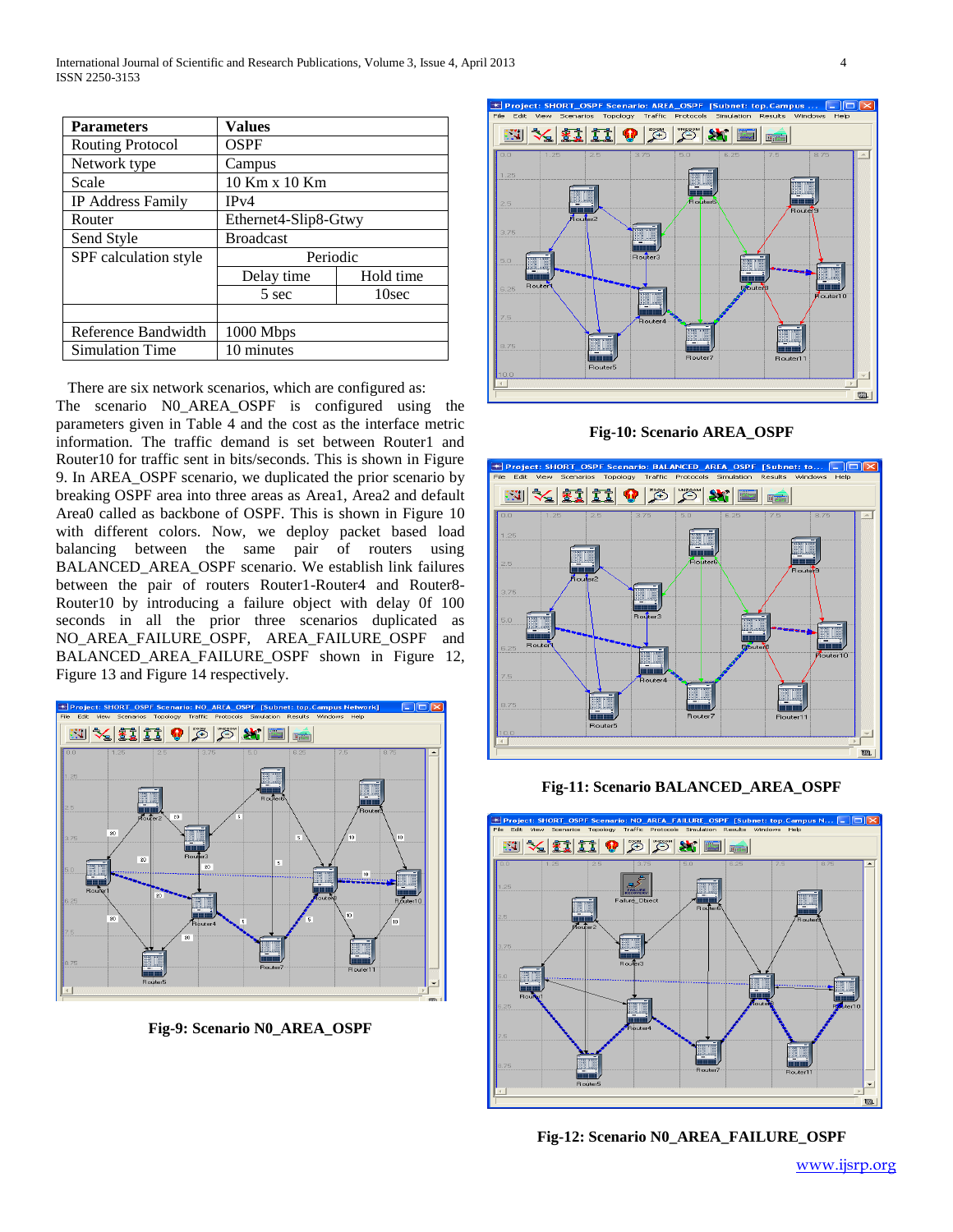

**Fig-13: Scenario AREA\_FAILURE\_OSPF**



**Fig-14: Scenario BALANCED\_AREA\_FAILURE\_OSPF**

from Router1 to Router10. This is shown in Figure 12, Figure 13 and Figure 14.

 The traffic sent (bits/seconds) in balance area failure scenario is highest among all the scenarios started with sharp increase upto 17250 bits and after 40 seconds slowed downward to 3750 bits at the simulation end time. This is due to higher traffic created in searching two equivalent shortest paths from Router1 to Router10.

 The area scenario is observed with fine increased traffic sent upto 15250 bits over to no area scenario. This means the OSPF protocol increases its performance by administering via areas. But, once we removed area OSPF, then the traffic sent raised initially upto 10000 bits and then downward to 2000 bits. There is significant similarity between the results obtained in area and balanced area scenarios. This is clearly shown in Figure15 where both graphs are overlaid. Finally, it is found that the traffic sent without link failures is higher than link failures scenarios except for balanced area OSPF.



**Fig-15: Overlaid Statistics**

#### IX. CONCLUSION

## VIII. SIMULATION RESULTS AND ANALYSIS

 We analyzed the obtained result based on shortest path selection and traffic sent (bits/seconds) for six different scenarios [7].

The shortest path from Router1 to Router10 is calculated for all six scenarios with different path selection. In case of the first three scenarios without introducing link failures, there is no change in path selection. There is no scope in balance area OSPF without failure scenario for alternate shortest path due to existence of link pairs between Router1-Router4 and Router8- Router10. This is shown in Figures 8, 9 and 10. But, change in shortest path selection effect is observed in the last three scenarios where we introduced two link failure pairs for Router1- Router4 and Router8-Router10 for delay of 100 seconds. There are two equivalent shortest paths in balance area failure scenario

In the start of this paper, we overviewed the concept of OSPF protocol focused on its types of route, networks, areas, routers and subprotocols and their packet formats. An implementation for the OSPF protocol in OPNET IT Guru Academic Edition 9.1 is configured successfully using various parameters and scenarios. We studied the effect of area configuration and link failures in IP networks for shortest path calculation in balanced and unbalance load configuration using OSPF protocol. The comparative results showed that the balance area OSPF is performed better in finding the shortest path for traffic sent after a link fails for a delay of 100 seconds giving two alternate routes from source to destination routers.